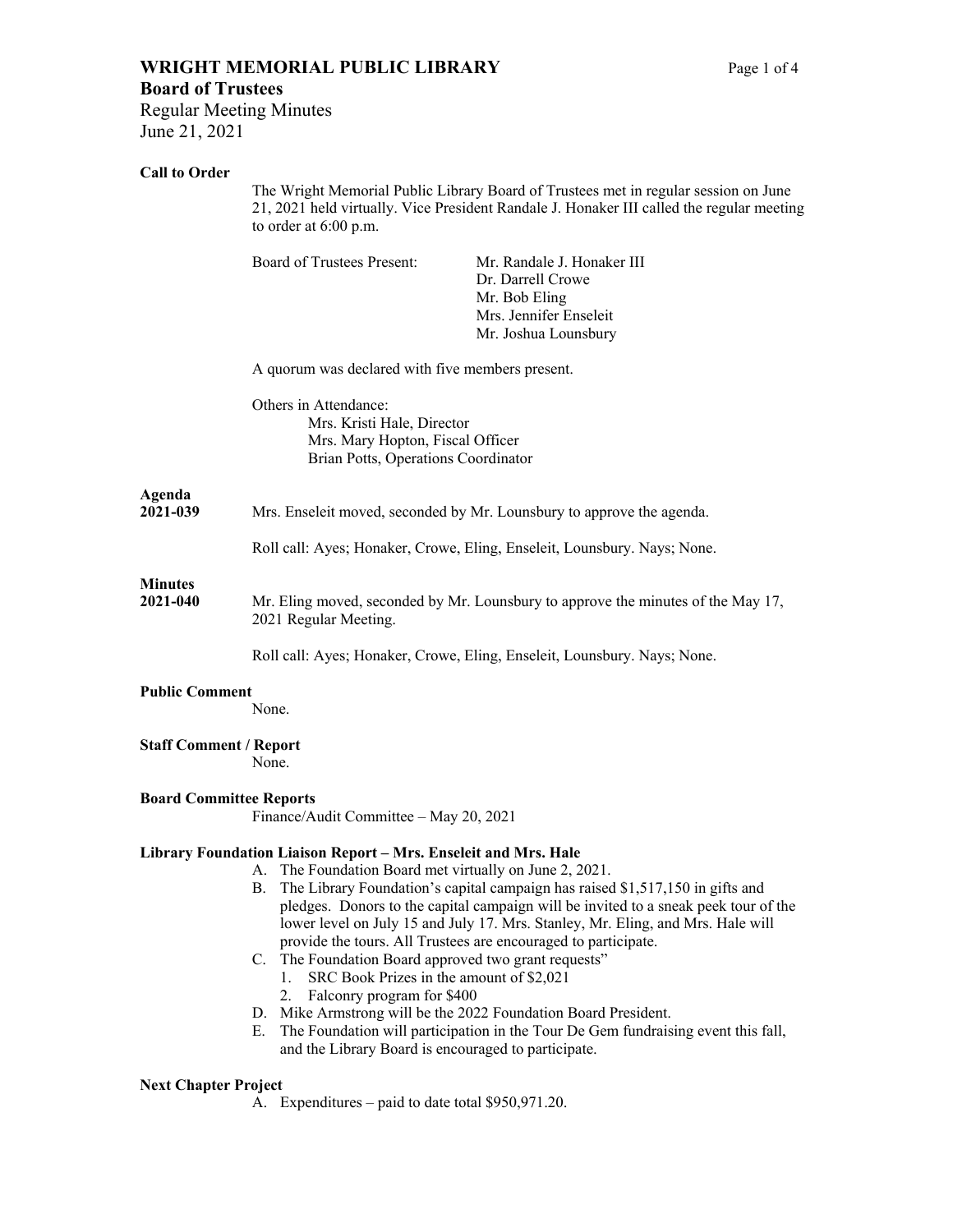## **WRIGHT MEMORIAL PUBLIC LIBRARY** Page 2 of 4

#### **Board of Trustees**

Regular Meeting Minutes June 21, 2021

#### B. Capital Projects fund

- 1. Expenditures up to \$20,000
	- a. Furniture, Fixtures & Equipment not to exceed \$8,700.
	- b. IT Services for SSI not to exceed \$884.
- **2021-041** Mrs. Enseleit moved, seconded by Mr. Lounsbury to approve funds for Furniture, Fixtures & Equipment not to exceed \$8,700 and for IT Services from SSI not to exceed \$884.

Roll call: Ayes; Honaker, Crowe, Eling, Enseleit, Lounsbury. Nays; None.

- 2. Expenditures in Excess of \$20,000, a. Owner Contingency Items – West Side Improvements for \$29,421
- **2021-042** Mr. Lounsbury moved, seconded by Mr. Eling to approve the West Side Improvements for \$29,421.

Roll call: Ayes; Honaker, Crowe, Eling, Enseleit, Lounsbury. Nays; None.

- C. Project Update
	- 1. Budget Mrs. Hopton reported, as of June 9, 2021, the total budget of \$5,109,027 is still fluid as a number of costs are yet to be undetermined.
	- 2. Parking Mrs. Hale reported the project team met with Aberdeen neighbors on May 25, 2021 to discuss construction logistics of angled Aberdeen parking spaces.
	- 3. Phase I Mrs. Hale reported Phase I construction is expected to be completed by end of July. The transition to Phase II is scheduled for the week of August 2.
- D. Capital Campaign Funds
	- 1. At the May 20, 2021 the Finance Committee agreed the Board of Trustees and the Foundation Board would need to approve the Next Chapter Project Capital Campaign Funds Guidelines.
- **2021-043** Mrs. Enseleit moved, seconded by Mr. Lounsbury to accept the Next Chapter Project Capital Campaign Funds Guidelines.

Roll call: Ayes; Honaker, Crowe, Eling, Enseleit, Lounsbury. Nays; None.

#### **Fiscal Officer's Report – Mrs. Hopton**

- A. Financial Report May 2021
- B. Amended Estimated Resources & Annual Appropriations Budget 2021
- **2021-044** Mr. Eling moved, seconded by Mr. Lounsbury to accept the Financial Report May 2021, and Amended Estimated Resources & Annual Appropriations Budget 2021.

Roll call: Ayes; Honaker, Crowe, Eling, Enseleit, Lounsbury. Nays; None.

#### **Director's Report – Mrs. Hale**

- A. Library Usage Report and Collection Statistics addendum
	- 1. Mrs. Hale noted that interlibrary loan statistics were incorrectly reported last month.
- B. Library Highlights addendum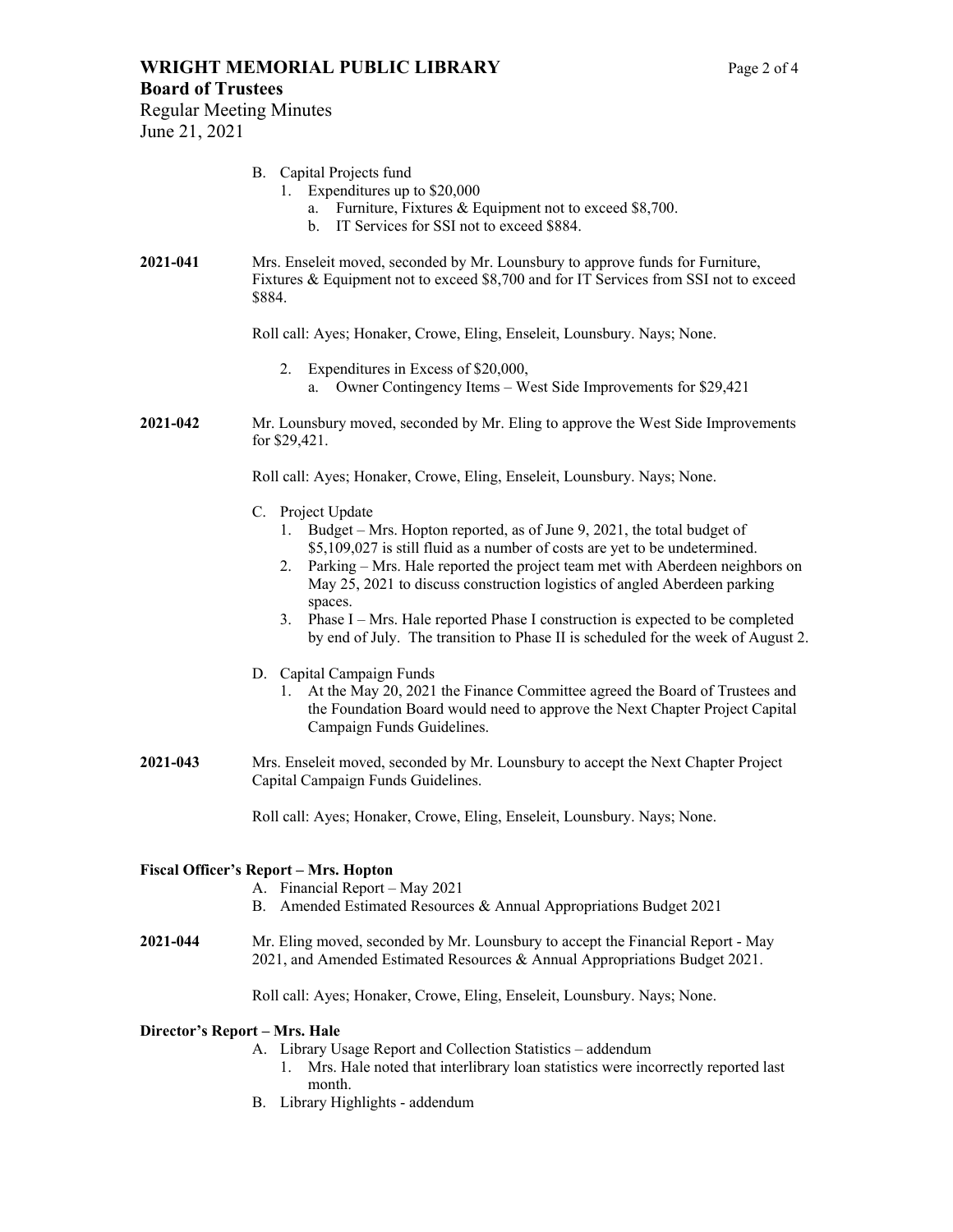### **WRIGHT MEMORIAL PUBLIC LIBRARY** Page 3 of 4

#### **Board of Trustees**

Regular Meeting Minutes June 21, 2021

#### C. Updates

- 1. COVID-19 Planning
	- a. Sunday hours were restored on June 6.
	- b. Masks are still required from  $10 11$  a.m. daily. Other times, masks are no longer required for vaccinated patrons.
- 2. Facilities Pine tree at southwest corner is in poor health and will be removed.
- 3. Staff 88% of WMPL staff self-reported that they have been vaccinated.
- 4. Technology Mrs. Hale reviewed security features that protect WMPL's computers and servers from ransomware and other security breaches.
- 5. Community Engagement
	- a. The Oakwood Inclusion Coalition is hosting a summer Big Read of the book "Caste" by Wilkerson.
- 6. Other Updates
	- a. Library Board Meetings may need to return to physical meetings in July. Mrs. Hale will look for alternate meeting locations during library construction.
- 7. Community Involvement
	- a. Rotary Weekly Meetings, 5/21/21, 6/4/21, 6/11/21, 6/18/21
	- b. Rotary Board Meeting, 6/8/21
	- c. Oakwood Inclusion Coalition Leadership Team Meeting, 6/7/21
	- d. Aberdeen Neighbor parking update, 5/25/21
	- e. Sen. Antani and Montgomery County Library Director's meeting, 5/21/21

#### **New Business**

A. Expenditures in Excess of \$10,000

- 1. Managed IT Services Agreement for July 1, 2021 to June 30, 2022 Sophisticated Systems (SSI)
- 2. Liability Insurance Policy for July 1, 2021 to June 30, 2022 Ohio Plan Risk Management, Broker: Hylant Administrative Services, LLC.
- **2021-045** Dr. Crowe moved, seconded by Mr. Lounsbury to Approve Managed IT Services Agreement for July 1, 2021 to June 30, 2022 with Sophisticated Software Systems (SSI) and Liability Insurance Policy for July 1, 2021 to June 30, 2022 with the Ohio Plan Risk Management, Broker Hylant Administrative Services, LLC.

Roll call: Ayes; Honaker, Crowe, Eling, Enseleit, Lounsbury. Nays; None.

#### **Action Items**

#### **Prior Meeting:**

- A. Intention of Using Katharine Wright Park seek pre-approval for use with the City of Oakwood at the February Meeting – Mrs. Hale and Mr. Fulford (open)
- B. Tour of Facilities coordinate with Bob Eling (open)
- C. Book Recommendations Mrs. Stanley (open)
- D. Historical News Articles about Katharine Wright Park and Dayton Daily News Article about Wright Memorial Public Library – Mr. Fulford (closed)

#### **Current Meeting:**

#### **Upcoming Meeting Dates & Announcements**

A. BOT Meeting – Regular Meeting, Monday, July 19, 2021 @ 6:00 p.m.to be held virtually or at Wright Memorial Public Library.